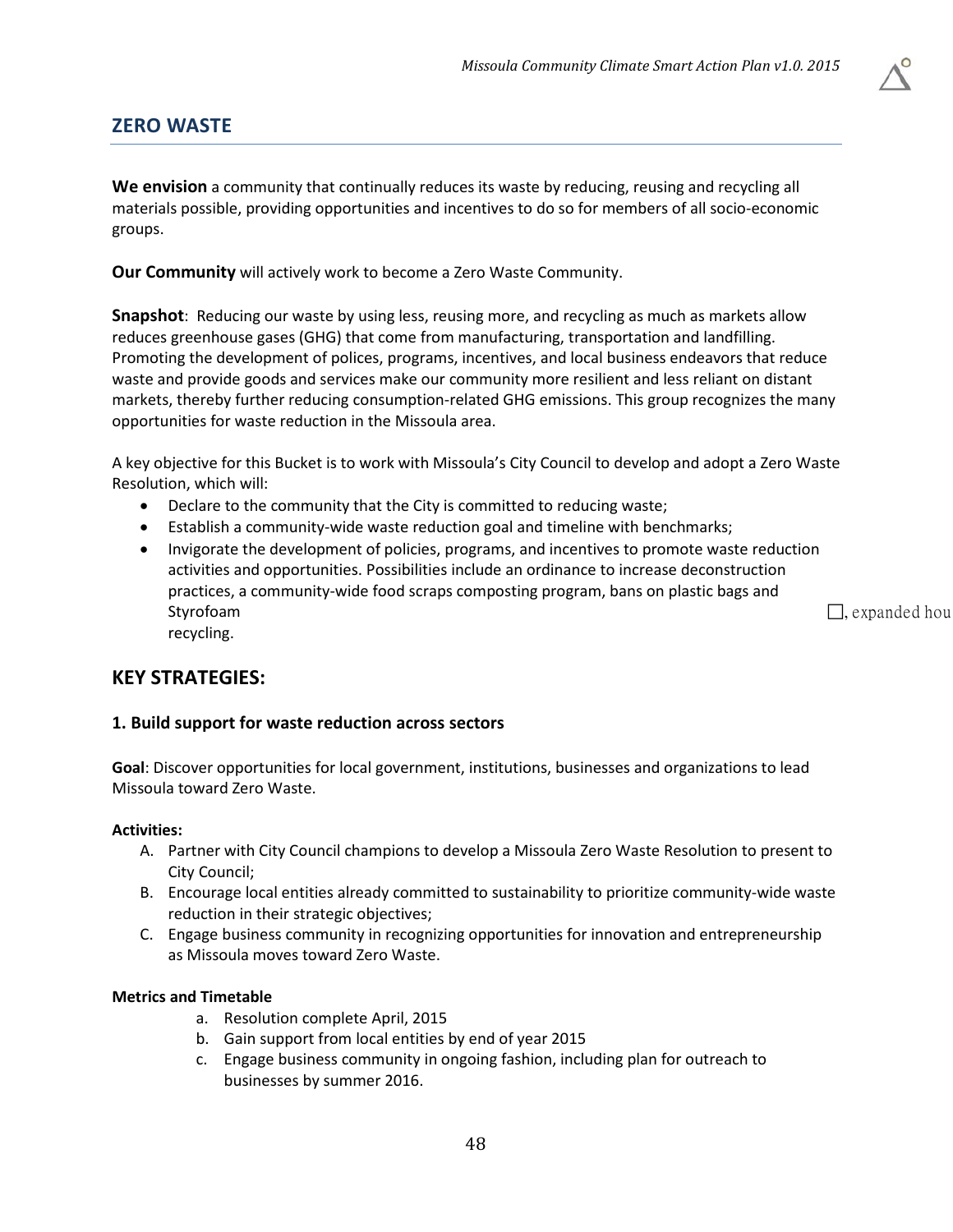

**Goal**: Develop an understanding of current behaviors, needs, and perceptions to support program development and steward a shift toward a culture of waste reduction in Missoula.

## **Activities:**

- A. Conduct a community survey;
- B. Host focus group discussions about waste;
- C. Identify behaviors and barriers that can be addressed via education, policies, and/or programs.

### **Metrics and Timetable**

- a. Survey completed Summer 2015
- b. Host focus groups throughout fall-winter 2015
- c. Analyze findings to identify target behaviors by summer 2016

## **3. Foster community understanding of benefits of waste reduction.**

**Goal**: Identify opportunities for community education particularly in support of any new waste reduction policies adopted by the City of Missoula.

### **Activities:**

- 1. Outreach to the community around waste reduction with a balance between local issues and general information;
- 2. Educate community leaders as to best practices for waste reduction incentives and disincentives for wasting;
- 3. Advocate for a Zero Waste community that values transparency and clarity in its waste reduction policies, programs and practices.

### **Metrics and Timetable**

- a. Toward Zero Waste guide (already published in April 2015) continually updated for websites and shared widely.
- b. Develop education plan for community leaders by summer 2016
- c. Community education and outreach plan by summer 2016

### **ADDITIONAL STRATEGIES**

- Increase solutions for reuse of glass
- Identify jobs benefits of moving toward zero waste; create cost-benefit analysis
- Create zero waste competitions
- Identify effective marketing strategy that is fun, challenging and informative, and that invites citizens to participate
- Create certification structure whereby individuals and businesses can be recognized for their efforts